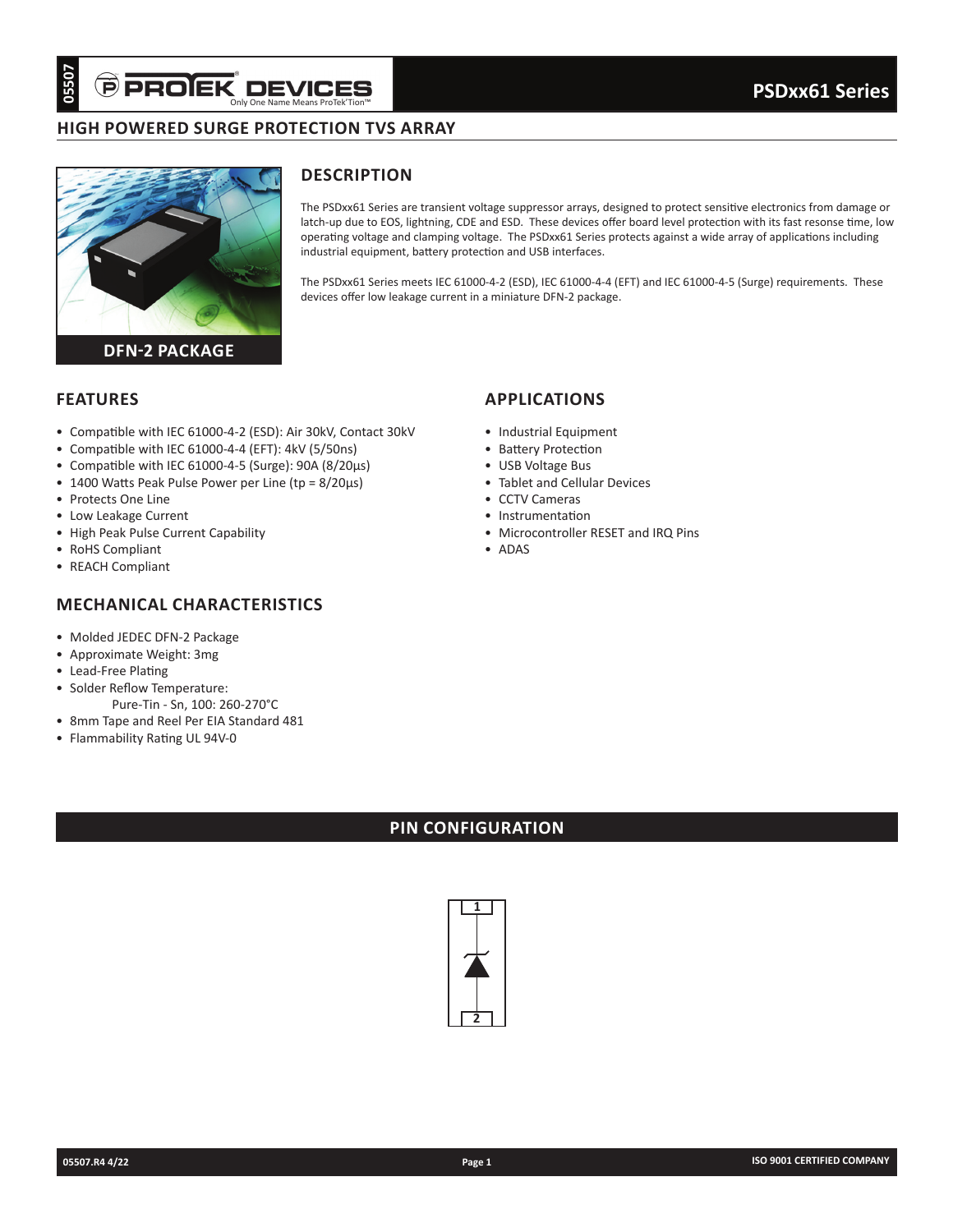# **typical device characteristics**

| <b>MAXIMUM RATINGS @ 25°C Unless Otherwise Specified</b>   |                  |              |              |  |  |  |  |
|------------------------------------------------------------|------------------|--------------|--------------|--|--|--|--|
| <b>PARAMETER</b>                                           | <b>SYMBOL</b>    | <b>VALUE</b> | <b>UNITS</b> |  |  |  |  |
| Peak Pulse Power (tp = 8/20µs) - See Figure 1              | $P_{\rm pp}$     | 1400         | Watts        |  |  |  |  |
| Peak Pulse Current ( $tp = 8/20\mu s$ )                    | PP.              | 90           | Amps         |  |  |  |  |
| <b>Operating Temperature</b>                               |                  | $-40$ to 125 | $\sim$       |  |  |  |  |
| Storage Temperature                                        | $T_{\rm STG}$    | -55 to 150   | $\sim$       |  |  |  |  |
| Dynamic Resistance (tp = 0.2/100ns)                        | $R_{_{\rm DYN}}$ | 0.05         | Ohms         |  |  |  |  |
| ESD Voltage Level per IEC 61000-4-2 (Air and Contact(      | $V_{ESD}$        | ±30          | kV           |  |  |  |  |
| Peak Surge Voltage Level per IEC 61000-4-5, RCC = 500 Ohms | $V_{\text{pp}}$  |              | kV           |  |  |  |  |

| ELECTRICAL CHARACTERISTICS PER LINE @ 25°C Unless Otherwise Specified |                                                                                                                                                                                                                                                                                                                            |                          |                            |                                              |     |     |  |  |  |
|-----------------------------------------------------------------------|----------------------------------------------------------------------------------------------------------------------------------------------------------------------------------------------------------------------------------------------------------------------------------------------------------------------------|--------------------------|----------------------------|----------------------------------------------|-----|-----|--|--|--|
| <b>PART</b><br><b>NUMBER</b>                                          | <b>MAXIMUM</b><br><b>RATED</b><br><b>MINIMUM</b><br><b>MAXIMUM</b><br><b>TYPICAL</b><br><b>DEVICE</b><br><b>MARKING</b><br><b>CLAMPING</b><br><b>CAPACITANCE</b><br><b>STAND-OFF</b><br><b>BREAKDOWN</b><br><b>LEAKAGE</b><br><b>VOLTAGE</b><br><b>VOLTAGE</b><br><b>VOLTAGE</b><br><b>CURRENT</b><br>(Note 1)<br>(Fig. 2) |                          |                            |                                              |     |     |  |  |  |
|                                                                       | $@V_{_{\rm WM}}$<br>@0V, 1MHz<br>@ 1mA                                                                                                                                                                                                                                                                                     |                          |                            |                                              |     |     |  |  |  |
|                                                                       |                                                                                                                                                                                                                                                                                                                            | $V_{WM}$<br><b>VOLTS</b> | $V_{(BR)}$<br><b>VOLTS</b> | @ 8/20μs<br>$V_{c}$ $\omega$ $I_{\text{pp}}$ | nA  | pF  |  |  |  |
| PSD0561                                                               | 561                                                                                                                                                                                                                                                                                                                        | 5                        | 6.0                        | 16.0V @ 90.0A                                | 300 | 800 |  |  |  |
| PSD3261                                                               | 32L                                                                                                                                                                                                                                                                                                                        | 32                       | 34.0                       | 60.0V @ 25.0A                                | 200 | 300 |  |  |  |
| <b>INOTE</b><br>1. Max Leakage Current for PSD3261 @ 5µA at 150°C.    |                                                                                                                                                                                                                                                                                                                            |                          |                            |                                              |     |     |  |  |  |

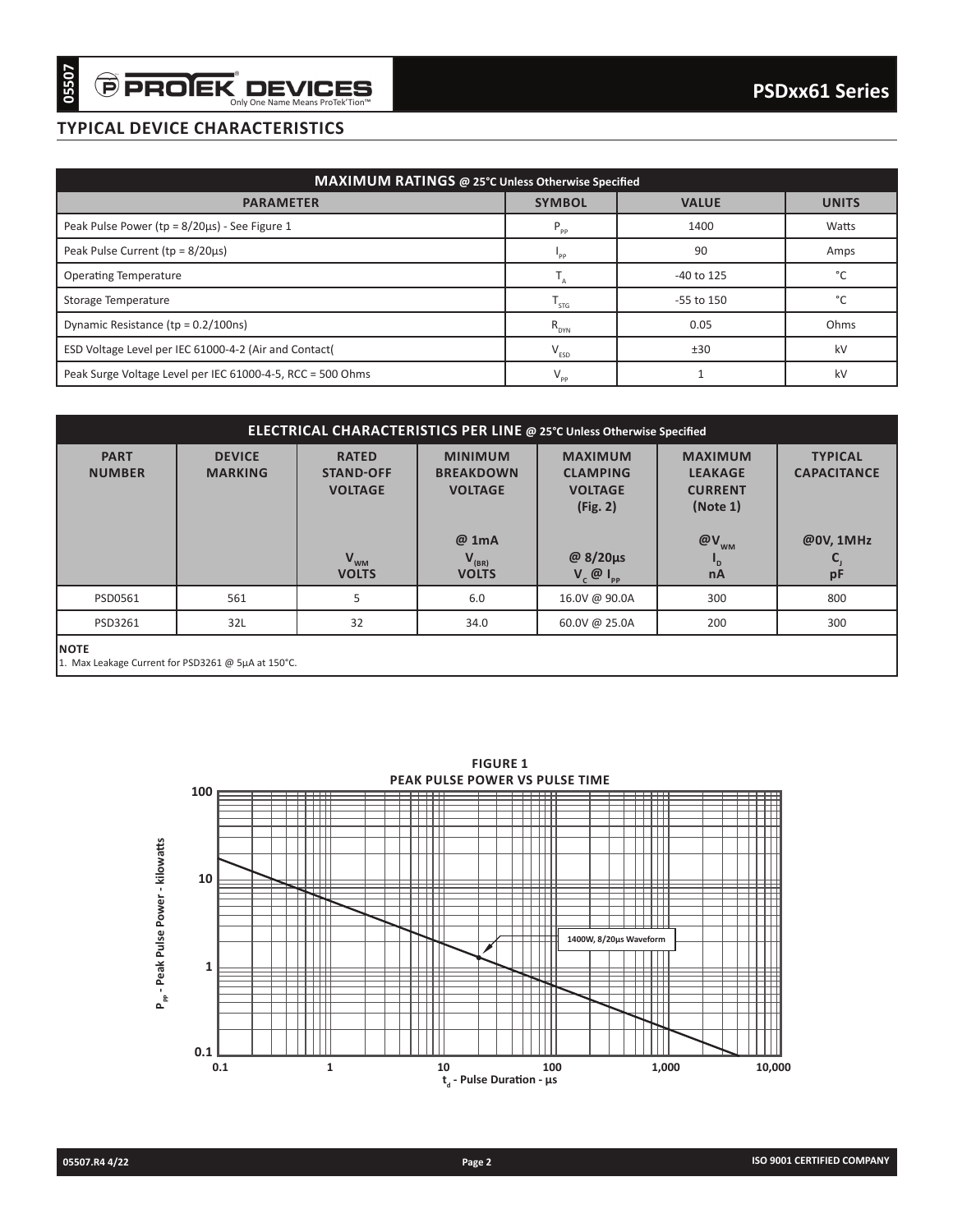Only One Name Means ProTek'Tion™

## **typical device characteristics**

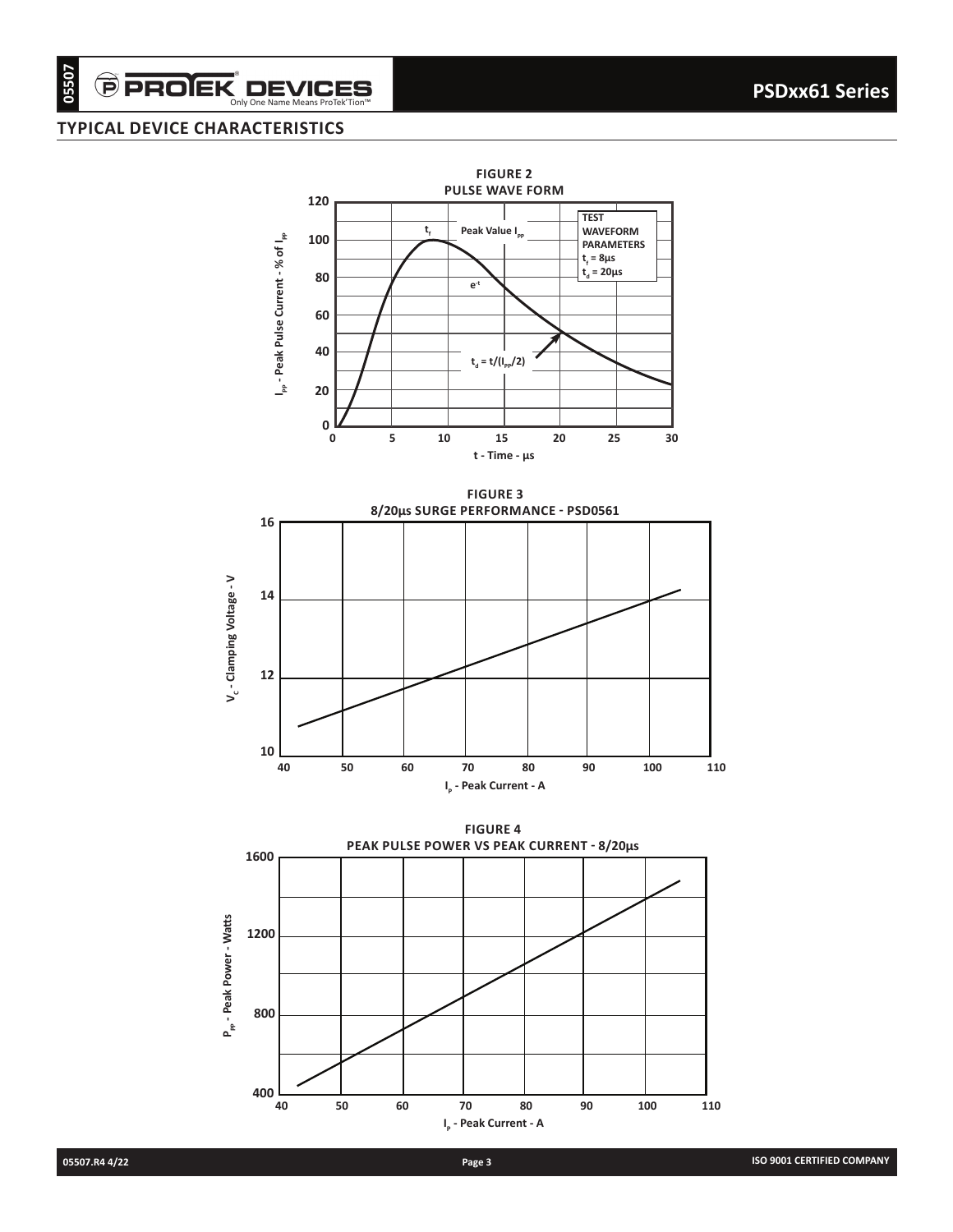$\Theta$  **PROIEK DEVICES** 

## **typical device characteristics**

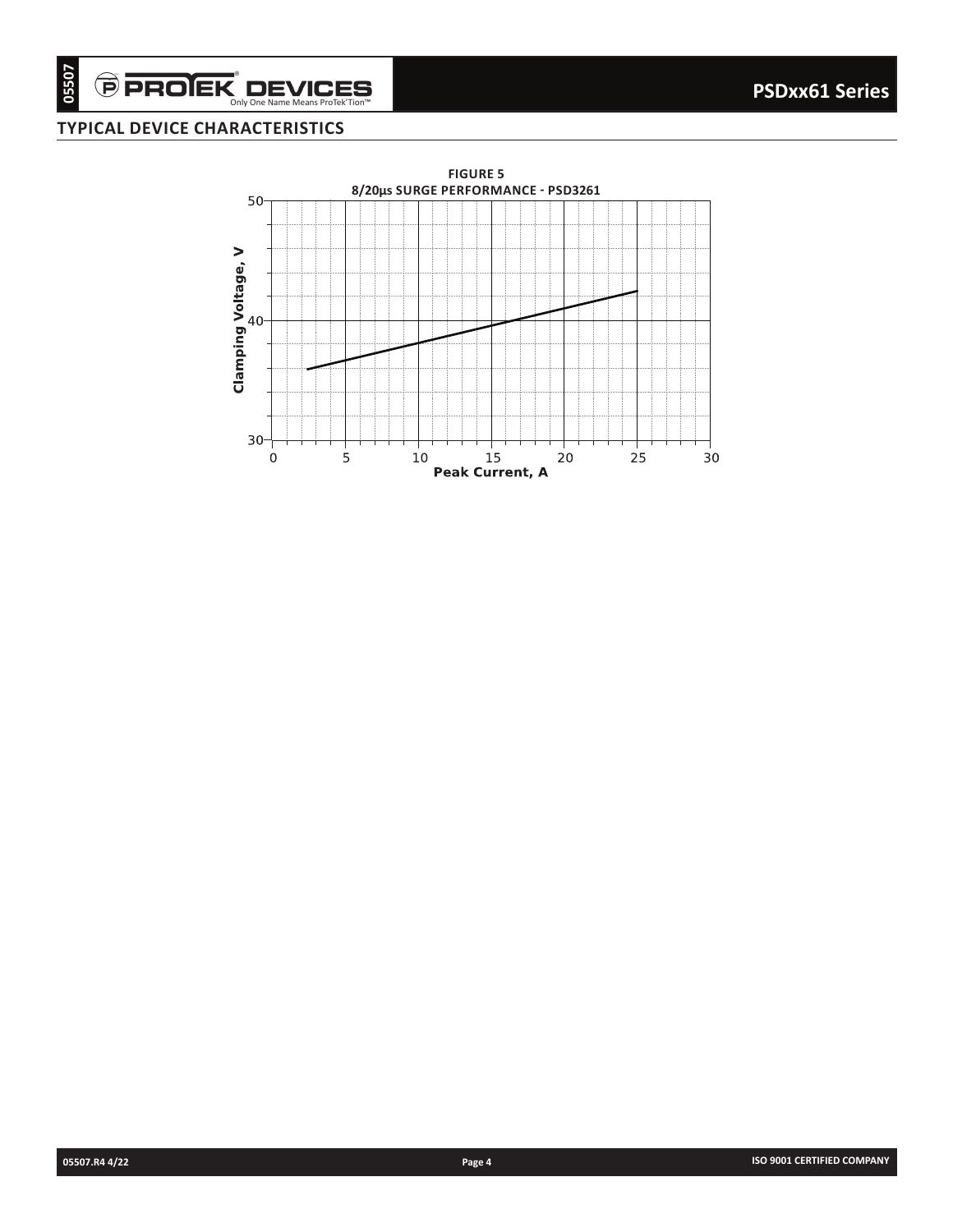## **package information**

|                                                |                                                | <b>OUTLINE DIMENSIONS</b> |            |                             |
|------------------------------------------------|------------------------------------------------|---------------------------|------------|-----------------------------|
| <b>DIM</b>                                     | <b>MILLIMETERS</b><br><b>MIN</b>               | <b>MAX</b>                | <b>MIN</b> | <b>INCHES</b><br><b>MAX</b> |
| A                                              | 1.50                                           | 1.70                      | 0.058      | 0.068                       |
| В                                              | 0.72                                           | 0.88                      | 0.027      | 0.035                       |
| C                                              | 0.47                                           | 0.56                      | 0.017      | 0.023                       |
| D                                              | 0.55                                           | 0.65                      | 0.022      | 0.026                       |
| E                                              | 0.15                                           | 0.22                      | 0.005      | 0.009                       |
|                                                | 0.33                                           | 0.40                      | 0.012      | 0.016                       |
| G                                              | 0.81                                           | 0.89                      | 0.030      | 0.036                       |
|                                                |                                                |                           |            |                             |
|                                                |                                                |                           |            |                             |
|                                                |                                                | PAD LAYOUT DIMENSIONS     |            |                             |
|                                                | <b>MILLIMETERS</b>                             |                           |            | <b>INCHES</b>               |
|                                                | <b>NOMINAL</b>                                 |                           |            | <b>NOMINAL</b>              |
|                                                | 0.80                                           |                           |            | 0.032                       |
|                                                | 0.36                                           |                           |            | 0.014                       |
|                                                | 0.21                                           |                           |            | 0.008                       |
| <b>DIM</b><br>Α<br>B<br>C<br>D<br><b>NOTES</b> | 1.03<br>1. Controlling dimension: millimeters. |                           |            | 0.040                       |

#### **NOTEs**







| <b>PAD LAYOUT DIMENSIONS</b>                           |                    |                |  |  |  |
|--------------------------------------------------------|--------------------|----------------|--|--|--|
| <b>DIM</b>                                             | <b>MILLIMETERS</b> | <b>INCHES</b>  |  |  |  |
|                                                        | <b>NOMINAL</b>     | <b>NOMINAL</b> |  |  |  |
| A                                                      | 0.80               | 0.032          |  |  |  |
| B                                                      | 0.36               | 0.014          |  |  |  |
| C                                                      | 0.21               | 0.008          |  |  |  |
| D                                                      | 1.03               | 0.040          |  |  |  |
| <b>NOTES</b><br>1. Controlling dimension: millimeters. |                    |                |  |  |  |

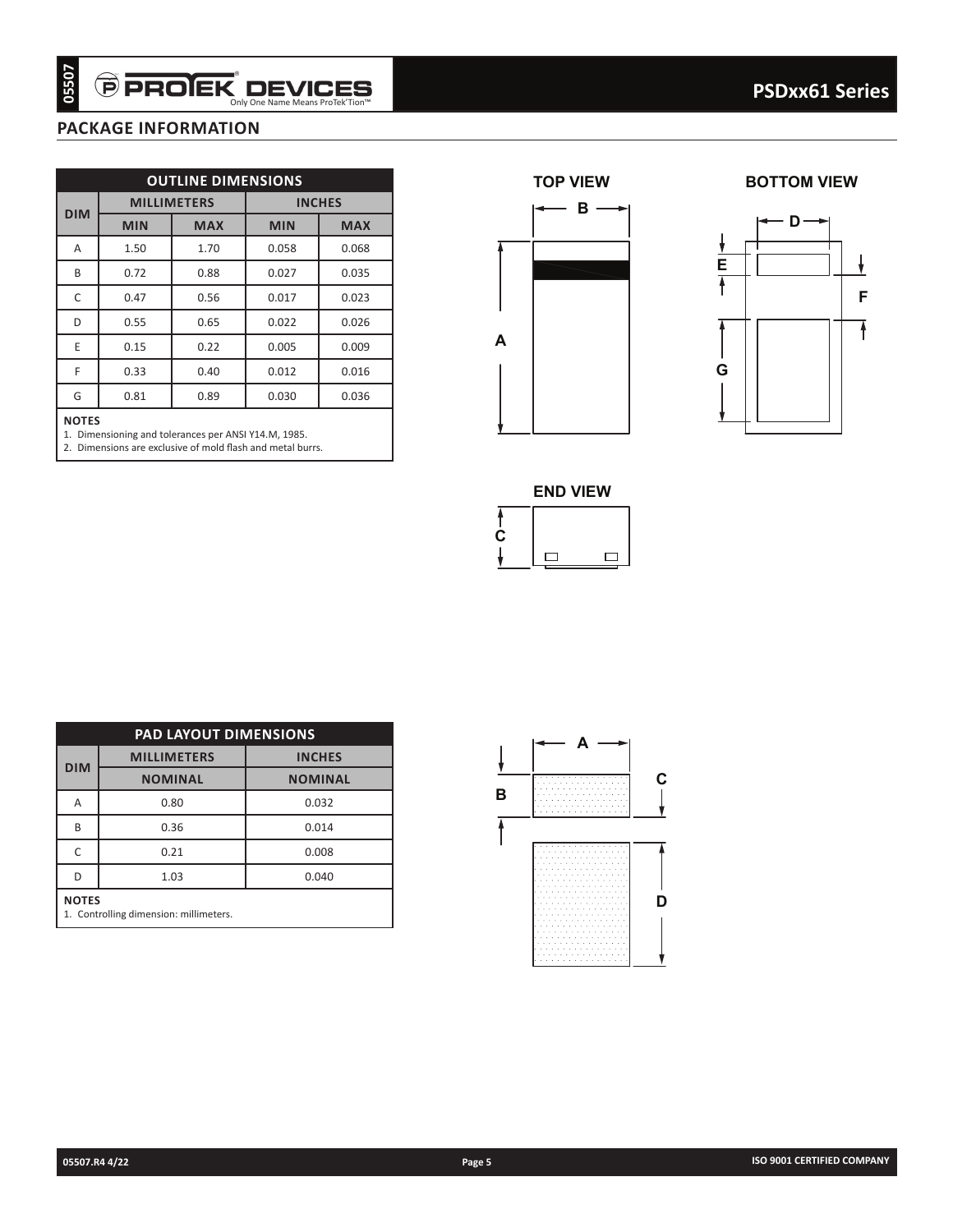## **TAPE AND REEL**



| <b>SPECIFICATIONS</b>                                          |                             |                |                                                                                                                                                                                   |                |   |  |  |                |                |  |      |
|----------------------------------------------------------------|-----------------------------|----------------|-----------------------------------------------------------------------------------------------------------------------------------------------------------------------------------|----------------|---|--|--|----------------|----------------|--|------|
| <b>REEL DIA.</b>                                               | <b>TAPE</b><br><b>WIDTH</b> | A <sub>0</sub> | B <sub>0</sub>                                                                                                                                                                    | K <sub>0</sub> | D |  |  | P <sub>0</sub> | P <sub>2</sub> |  | tmax |
| 178mm (7")                                                     | 8 <sub>mm</sub>             |                | $0.93 \pm 0.05$   1.78 $\pm$ 0.10   0.63 $\pm$ 0.05   1.55 $\pm$ 0.10   1.75 $\pm$ 0.10   3.50 $\pm$ 0.05   8.00 $\pm$ 0.30   4.00 $\pm$ 0.10   2.00 $\pm$ 0.05   2.00 $\pm$ 0.05 |                |   |  |  |                |                |  | 0.25 |
| <b>NOTES</b><br>. Dimensions are in millimeters.<br>- - -<br>. |                             |                |                                                                                                                                                                                   |                |   |  |  |                |                |  |      |

2. Surface mount product is taped and reeled in accordance with EIA-481.

3. Suffix - T710 = 7" Reel - 10,000 pieces per 8mm tape.

4. Marking on Part - marking code (see page 2) and polarity band.

| <b>ORDERING INFORMATION</b>                                                                                                                             |     |         |        |    |     |  |
|---------------------------------------------------------------------------------------------------------------------------------------------------------|-----|---------|--------|----|-----|--|
| <b>BASE PART NUMBER</b><br><b>QTY/REEL</b><br><b>LEADFREE SUFFIX</b><br><b>TAPE SUFFIX</b><br><b>REEL SIZE</b><br><b>TUBE QTY</b><br>$(XXXX = VOLTAGE)$ |     |         |        |    |     |  |
| <b>PSDxxxx</b>                                                                                                                                          | n/a | $-7710$ | 10.000 | フ" | n/a |  |
| This device is only available in a Lead-Free configuration.                                                                                             |     |         |        |    |     |  |